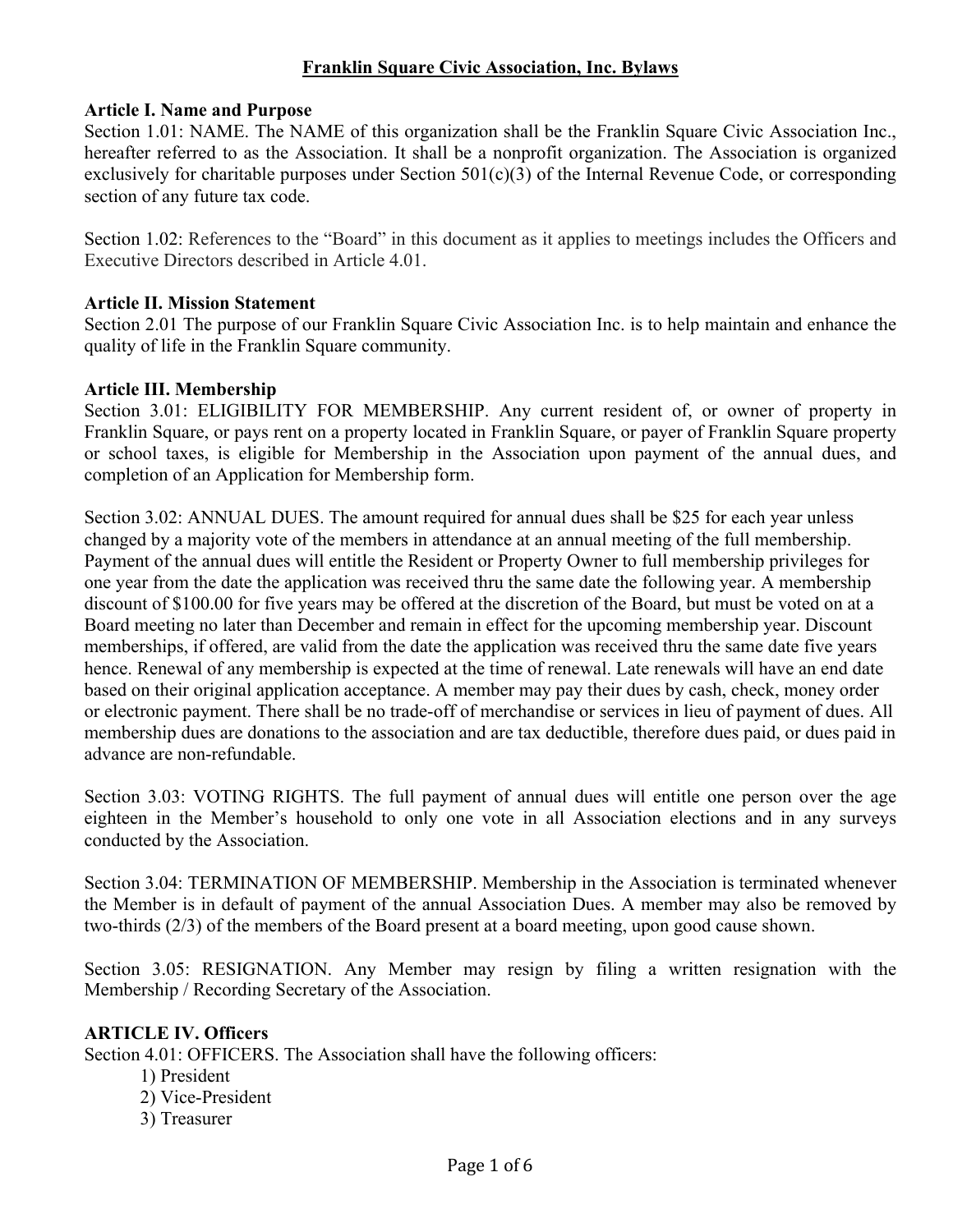- 4) Corresponding Secretary
- 5) Membership / Recording Secretary
- 6) Executive Directors (a minimum of four and a maximum of six)

Section 4.02: ELECTION OF OFFICERS. The Officers shall be elected by majority vote at the annual meeting of the full membership. (Refer to Article VI)

Section 4.03: TERM OF OFFICE. The Executive Directors shall serve a one-year term, with no limitations on the amount of future terms. An officer may serve a maximum of two years in the same position. However, if an officer wishes to serve more than two years, that officer must relinquish their position from that specific officer position and may reapply for any position as an Officer or Executive Director. The nominations committee should therefore consider that officer position "vacant" for the next incoming Officers and Executive Director referred to as the "Slate". (See Article VI. Nominations). This is to prevent an officer from becoming a permanent Officer without the Executive Directors and the General Membership considering other members for officer positions.

Section 4.04: DUTIES. The duties of the Officers are as follows:

1) The PRESIDENT shall be the principal executive officer of the Association and shall preside over all meetings, represent the Association on public occasions, and make such committee appointments from the membership as shall be deemed advisable for the effective conduct of the work of the Association.

2) The VICE-PRESIDENT shall assist the President as the President requests, and represent the Association on appropriate occasions. The Vice-President shall also, in the absence or disability of the President, perform the duties and exercise the powers of the President of the Association.

3) The TREASURER shall collect, safeguard, disburse and make periodic reports of all funds collected and expenses made in the name of the Association. The TREASURER shall work with the MEMBERSHIP / RECORDING SECRETARY to ensure the collection and deposit of membership dues.

4) The CORRESPONDING SECRETARY shall conduct such official external correspondence (outside of the Officers and Executive Directors and membership) as shall be required. The President shall approve all such correspondence or if the President is not available, by one of the other officers.

5) The MEMBERSHIP / RECORDING SECRETARY will ensure our membership lists are correct, ensure welcome notices are sent to new members and renewal notices to renewing members and ensure the collection and deposit of membership dues. The MEMBERSHIP / RECORDING SECRETARY shall keep attendance records and record the proceedings of all meetings and maintain adequate records of the Association activities.

6) The duties of the officers shall not be limited as enumerated above, but they may discharge in addition such duties as are assigned by the Association Membership and or Board.

7) Unless so authorized, no officer shall have any power or authority to bind the Association by any contract or engagement, to pledge its credit, or to render if liable pecuniary for any purpose or in any amount.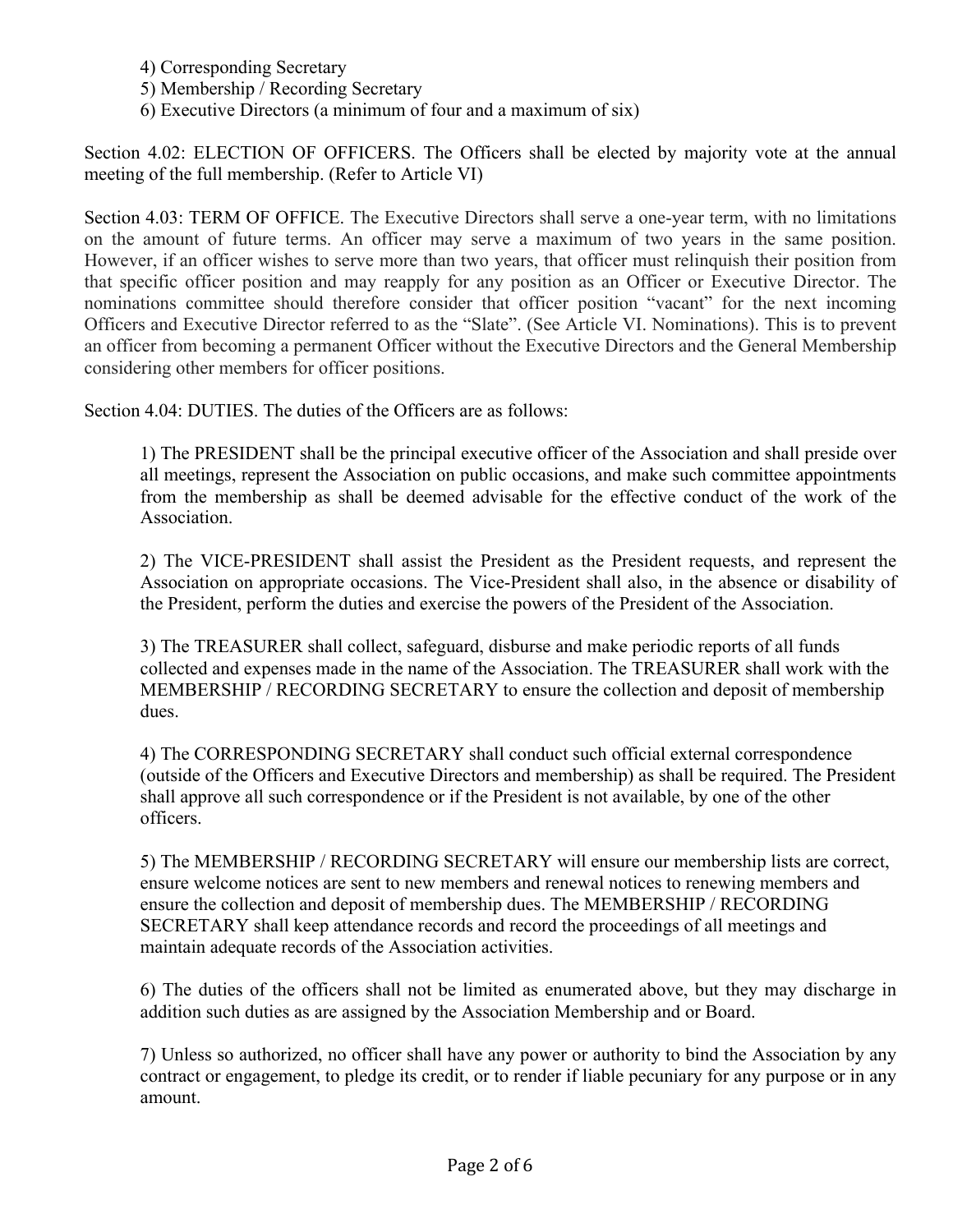The duties of the Executive Directors are as follows:

1) Unless so authorized, no Executive Director shall have any power or authority to bind the Association by any contract or engagement, to pledge its credit, or to render if liable pecuniary for any purpose or in any amount.

2) Executive Directors should chair, co chair, or at minimum actively support committees designated by the association.

Section 4.05: VACANCIES AND REMOVAL FROM OFFICE. Any Officer may be removed by twothirds (2/3) of the members of the Board upon good cause shown (excluding the Officer to be removed). Upon the death, removal, resignation, or incapacity of an Officer of the Association, a majority of the Officers and Executive Directors will appoint a successor from the Board for the remainder of the term of office. Any member in good standing may replace the board member, who will be assuming that officer position, by a majority vote of the Officers and Executive Directors. Any vacant Executive Director position may be replaced at anytime during the year with two-thirds (2/3) of the members of the Board. The position may be filled by any member in good standing selected by two-thirds (2/3) of the members of the Board. If a vote is required before any upcoming board meeting, an electronic method of voting can be utilized, however it is a requirement that the entire board is notified and responders and their responses are logged and noted by the Membership / Recoding Secretary.

Section 4.06: CONSECUTIVE ABSENCES. Absence of an Officer or Executive Director from three (3) consecutive regular Board Meetings without an excuse deemed valid and so recorded by the Board may be reason for the Board to terminate the directorship of said Officer or Executive Director.

Section 4.07: MANAGEMENT. The Association shall be managed by the Officers so elected, with powers consistent with the Bylaws of the Association.

Section 4.08: BOARD COMPOSITION: The board shall not be comprised of Officers and / or Executive Directors residing in the same household.

# **ARTICLE V. Meetings**

Section 5.01: All meetings mentioned within these Bylaws may be held in person or virtually. Board meetings of the Association shall be held monthly, at a date, place and time designated by those present at the previous board meeting or set up in advance. Board meetings in July and August are at the Board's discretion. A majority of board members present at any board meeting shall constitute a quorum at such meeting. All issues shall be decided by a majority vote of members present at the meetings.

Section 5.02: ANNUAL GENERAL MEETING. An annual meeting of the Members shall be held in the month of January of each year, if possible. At such meeting, the Members shall elect the Officers and Executive Directors of the Association, receive reports on the affairs of the Association, and transact any other business, which is within the power of the Members. If an annual meeting has not been called and held within six months after the time designated for it, any Member may call the annual meeting.

Section 5.03: NOTICE OF MEETINGS. An e-mail notice of each General Meeting stating the place, day, and hour of the meeting, shall be given by the Membership / Recording Secretary of the Association, or by the person authorized to call the meeting, to each Member of record entitled to vote at the meeting. This notice shall be given at least seven (7) days before the date named for the meeting.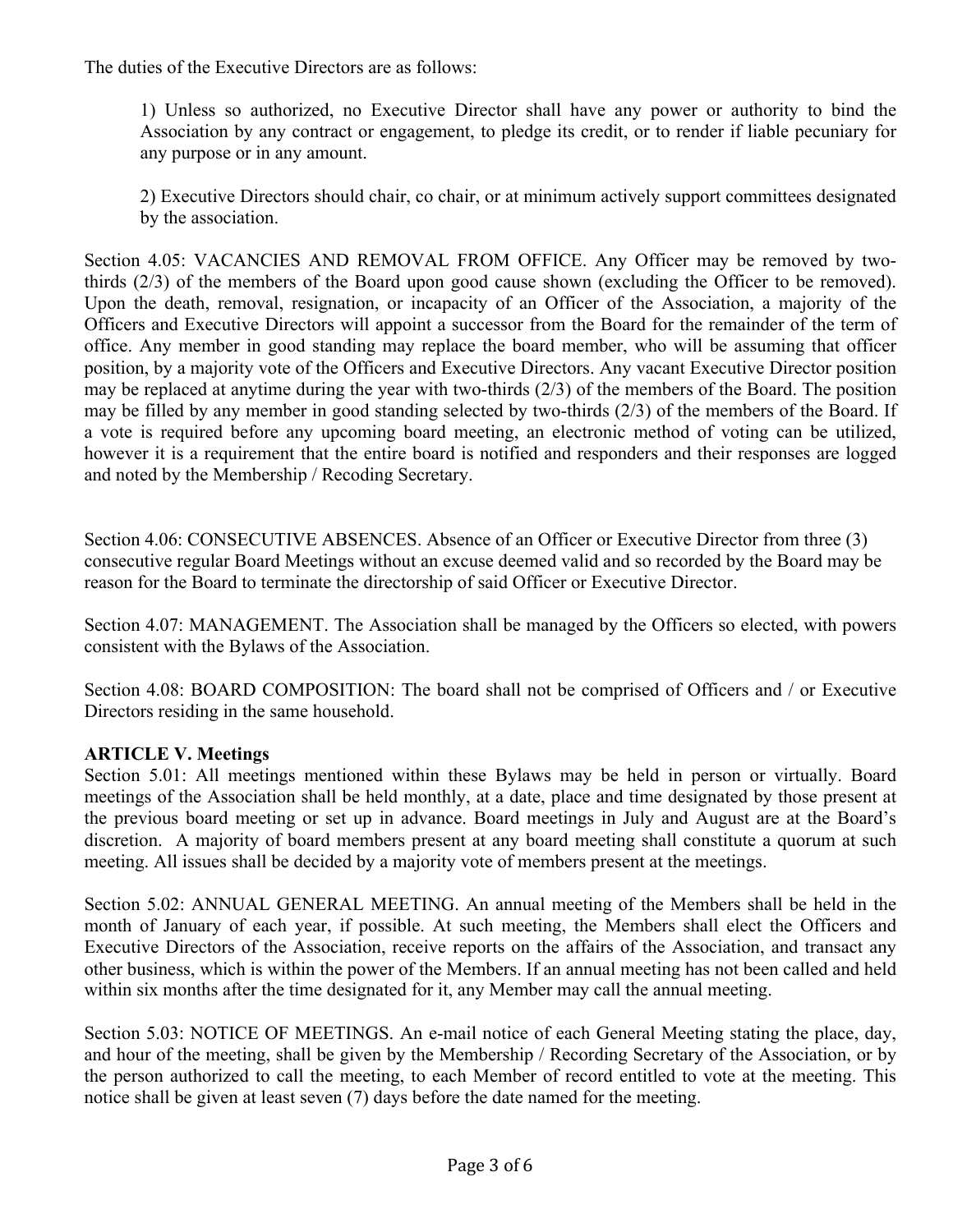Section 5.04: Executive Committee meetings can be called at any time at the discretion of the President.

Section 5.05: Association Committee meetings can be called at any time at the discretion of the Chairperson or Co-Chairpersons of that committee. Association Committee Meetings may be held in person, by phone and / or by email or other digital method as long as all committee members are notified.

## **ARTICLE VI. NOMINATIONS**

Section 6.01: The President of the Association shall each year appoint two  $(2)$  members from the current Officers and Executive Directors to serve as co-chairs on a nomination committee consisting of five (5) members, three (3) of which shall be from the current membership. The three (3) general members applying to the nominations committee shall be elected by the majority of the vote of the current Officers and Executive Directors in September of each year. The three members from the current membership serving on the nominations committee cannot be nominees for positions for the upcoming board. In the event that the nomination committee cannot obtain a total of three members from the general membership, the co-chairs of the committee shall appoint the remaining members from the existing board. All nominees must be paid members of good standing as of December 31st of the current year and should be actively involved in committees and / or events. The committee shall reach out to the general membership for volunteers to serve on the board and submit to the body at the October Board meeting, a list of candidates for nomination, hereafter referred to as the Slate, which will be voted on at the annual January General Meeting. Officers can only be selected from the members of the existing Officers or Executive Directors. Board members can be selected from the existing Officers, Executive Directors or general members. This will ensure some stability and experience in the movement of members up to an Executive Director position and from an Executive Director position to Officer position, after serving in such capacity.

Section 6.02: The Slate shall be decreed by a vote at the November General Meeting. The slate is the recommendation of the nominations committee and was approved by the board to serve the Association for the next year. If there is only one nominee per position being filled, and therefore no position being challenged, the Membership / Recording Secretary may cast one vote for the Slate and the election of the incoming Officers and Executive Directors will be final. All nominees on the Slate must agree to uphold the Bylaws of the Association.

Section 6.03: There will not be any nominations taken from the floor at the November General Meeting when the vote will be taken.

Section 6.04: Should there be more than one person vying for an Officer position, then and only then a vote by paper closed ballot by the current Officers and Executive Directors shall be required. The only positions available are those that were determined by the Nominations Committee to be deemed previously vacant. This is to ensure we do not have an entire board replaced and to ensure some stability and experience on the newly elected board.

### **ARTICLE VIII. COMMITTEES.**

Section 7.01: AUTHORIZATION TO ESTABLISH COMMITTEES. The Association may establish committees as deemed necessary to pursue its stated objectives. Chairpersons / Co-Chairpersons must be members in good standing. Members of Committees shall be volunteers from the general membership, but not exclude any other existing Officers or Executive Directors. Each committee shall provide a written report prior to each monthly board meeting. Members reporting on any committee must take direction from the Chairperson or Co-Chairperson and report back to them. No committee shall take or make public any formal action, or make public any resolution, or any way commit the Association on any question of policy without first having received the approval of the Officers and Executive Directors**.** All Committees shall be chaired and / or co chaired by at least one of the Officers or Executive Directors.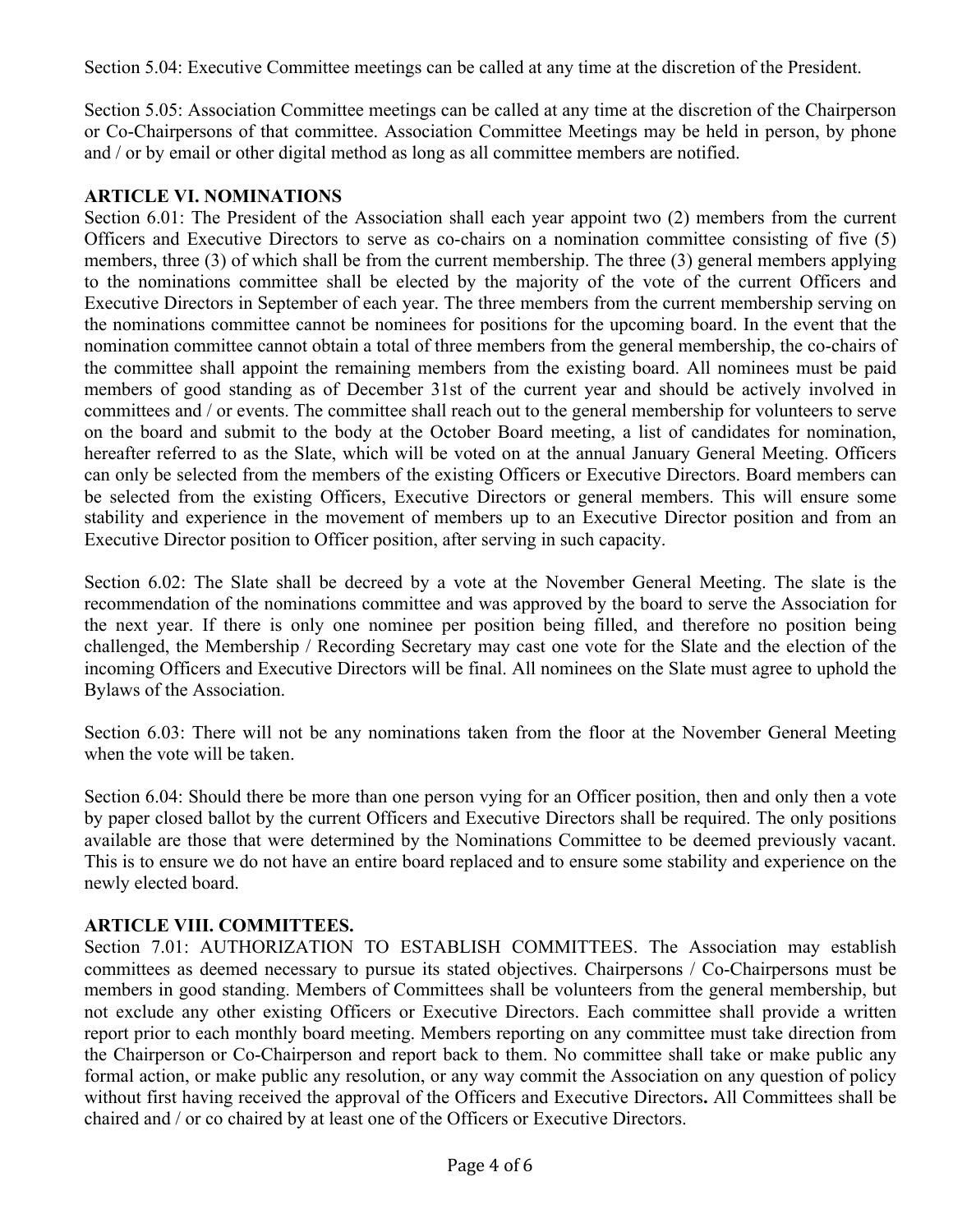Section 7.02: All Association sponsored or co-sponsored events shall ensure any appropriate insurance and / or permits are obtained prior to the event.

Section 7.03: The Officers and Executive Directors will determine which committees require a budget and will set forth that budget and adjust if necessary that budget at regularly scheduled Board meetings. Budgets that exceed One Thousand Dollars (\$1,000) must adhere to Section 8.01:b. Once a budget is set and approved, there is no longer a need for board approvals set fourth in Section 8.01:a, as long as the budget will not be exceeded.

Section 7.04: The committee chairs or co-chairs should keep the board apprised of their expenditures through committee reports and / or expenditure reports.

### **ARTICLE VIII. FINANCES.**

Section 8.01: EXPENDITURES.

8.01:a: If a budget is not set for a committee, expenditures of funds amounting to over One Hundred Dollars (\$100) in any month must be approved by majority vote of the Officers and Executive Directors present at any Board Meeting. Budgets set for any committee, must adhere to Sections 8.01:b thru 8.01:c.

8.01:b: Expenditures of funds from membership dues amounting to over One Thousand Dollars (\$1,000) in any 30 day period must be approved by majority vote of the Membership present at any properly announced meeting of the Membership. Insurance coverage expenditures are excluded from this requirement and must be paid at the time they are due.

8.01:c: Expenditures of monies from fund raising over One Thousand Dollars (\$1,000) in any 30 day period must be approved by majority vote of the Board present at any Board Meeting.

8.01:d: The President and Treasurer shall sign checks. In the absence of either or both, then any two officers, whose signatures are on the Association's checking account, may sign. The Association shall not acquire any card for making payments. Any approved purchases made by the board members will be reimbursed by check. All purchases must have an original receipt or bill and use our tax-exempt status in order to receive full reimbursement.

8.01:e: Limitations: The Association shall not purchase any tickets, chances, or make any contributions to further the cause of any organization, charity, business, corporation, church or individual. Notwithstanding the above, the Association may use funds and or donate time to promote or enhance for the benefit of the community and also advertise in any of the above organizations in order to increase awareness of Association activities and to increase membership, at the sole discretion of the board by a majority vote.

Section 8.02: FINANCIAL REPORTS. Monthly and Annual Treasury Reports shall be prepared by the Treasurer and be available to the Members at any monthly meeting and presented formally at the annual meeting.

Section 8.03: INSURANCE: The Association shall secure and maintain reasonable insurance coverage for property, liability and D&O coverage to protect the Officers and Executive Directors. This shall be